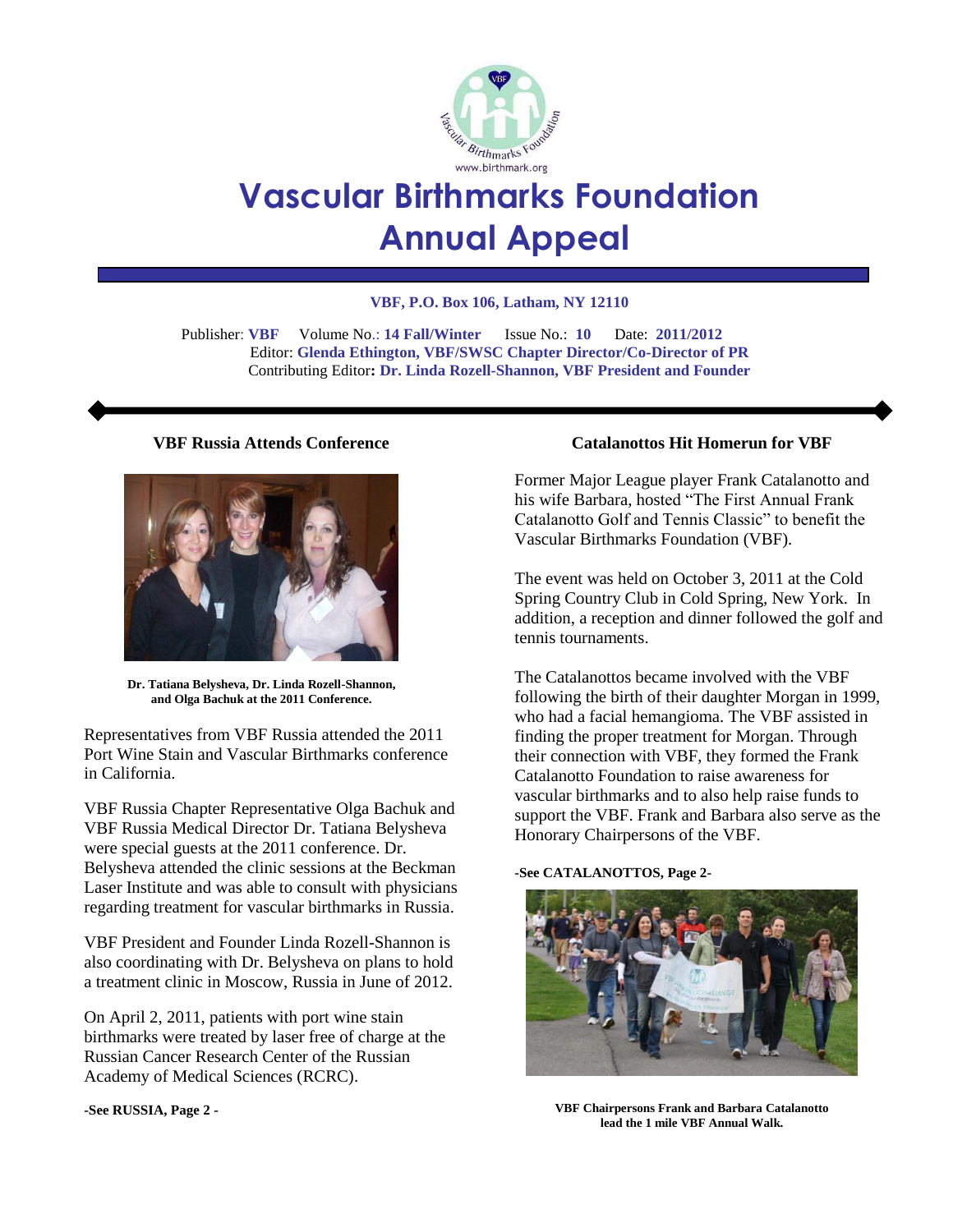## **Letter from VBF President**

Dear Families and Friends:



2011 was an amazing year for VBF. Our Conference in Irvine was a huge success and every family that requested a free scholarship was able to attend due to your support. We had our largest clinic with over 100 appointments.

**Dr. Linda Rozell-Shannon (pictured here with her daughter Christine)**

Despite the economy, last year was a year for developing new initiatives for VBF. After many of you requested that we start a program to help individuals bullied because of their birthmark, we are proud to announce that we are launching VBF's Anti-Bullying Program in 2012. Our goal is to educate everyone about birthmarks and to promote tolerance and acceptance for being different.

We are also extremely excited to announce our launch of VBF Russia. This newest chapter of VBF means that we are now on every inhabited continent in the world. To coincide with the establishment of this new chapter, we have also initiated another new program called the VBF iTEAM. This team is comprised of VBF surgeons, laser experts, and specialists who will travel outside the USA to educate physicians about the diagnosis and treatment of vascular birthmarks and will also perform free treatments. Our first VBF iTEAM trip will be in June of 2012 where we will be going to Moscow. Our next trip will be to India. If you have been looking for a program to sponsor within VBF but have not found one that suited you, maybe this program will be the one. We hope to sponsor one VBF iTEAM trip to outside of the USA every 9 months.

This past fall we were thrilled to have a 5k Run and 1 Mile Walk for Birthmarks in Boston. We are hoping to add one or two more states this year to the list of annual Walks and Runs for Birthmarks. Let us know if you are interested. We will be hosting our 4th Walk/Run for Birthmarks in Albany, NY in May.

If we have helped you we are hoping you will join our annual DOA (Day of Awareness) team. Tell your story, raise awareness and raise desperately needed funds to continue our programs.

Send us an email and we will give you many ideas for some fun and creative fund raising events you can host for VBF.

Keep searching on our website to see what new and exciting programs we are adding to VBF and if you have a suggestion for a service that we should be adding to help support our families affected by a vascular birthmarks, please just drop us a line via our website at [www.birthmark.org.](http://www.birthmark.org/)

God Bless

# **VBF 2012 Conference in New York**

The 2012 VBF Conference will be held at the campus of New York University (NYU) in New York City. Dr. Roy Geronemus and Dr. Gregory Levitin will be the co-chairs for the conference.

In addition to the conference presentations, private clinic sessions will be offered to patients and families. The clinic sessions are divided between teams of doctors who specialize in certain types of vascular birthmarks and syndromes. The sessions help provide a correct diagnosis and treatment options for hemangiomas, port wine stain, malformations and syndromes of the head and neck, and malformations and syndromes of the extremities.

The conference is scheduled for November 9 and 10, 2012. Please visit the VBF website for more details regarding the conference as they become available.

#### **RUSSIA|From Page 1**

The laser, a Candela VBeam device, was recently purchased by the RCRC. More than 10 patients were accepted for treatment, and were from distant areas, such as Ekaterinburg, Tatarstan, and even the island of Sakhalin.

#### **CATALANOTTOS|From Page 1**

The Catalanottos also attended VBF's 3rd Annual Challenge 5K run/community walk and kid's fun run, which was held on May 13, 2011, at the Crossings of Colonie, in Colonie, New York. Frank signed autographs and Barbara was a participant in the 5K race.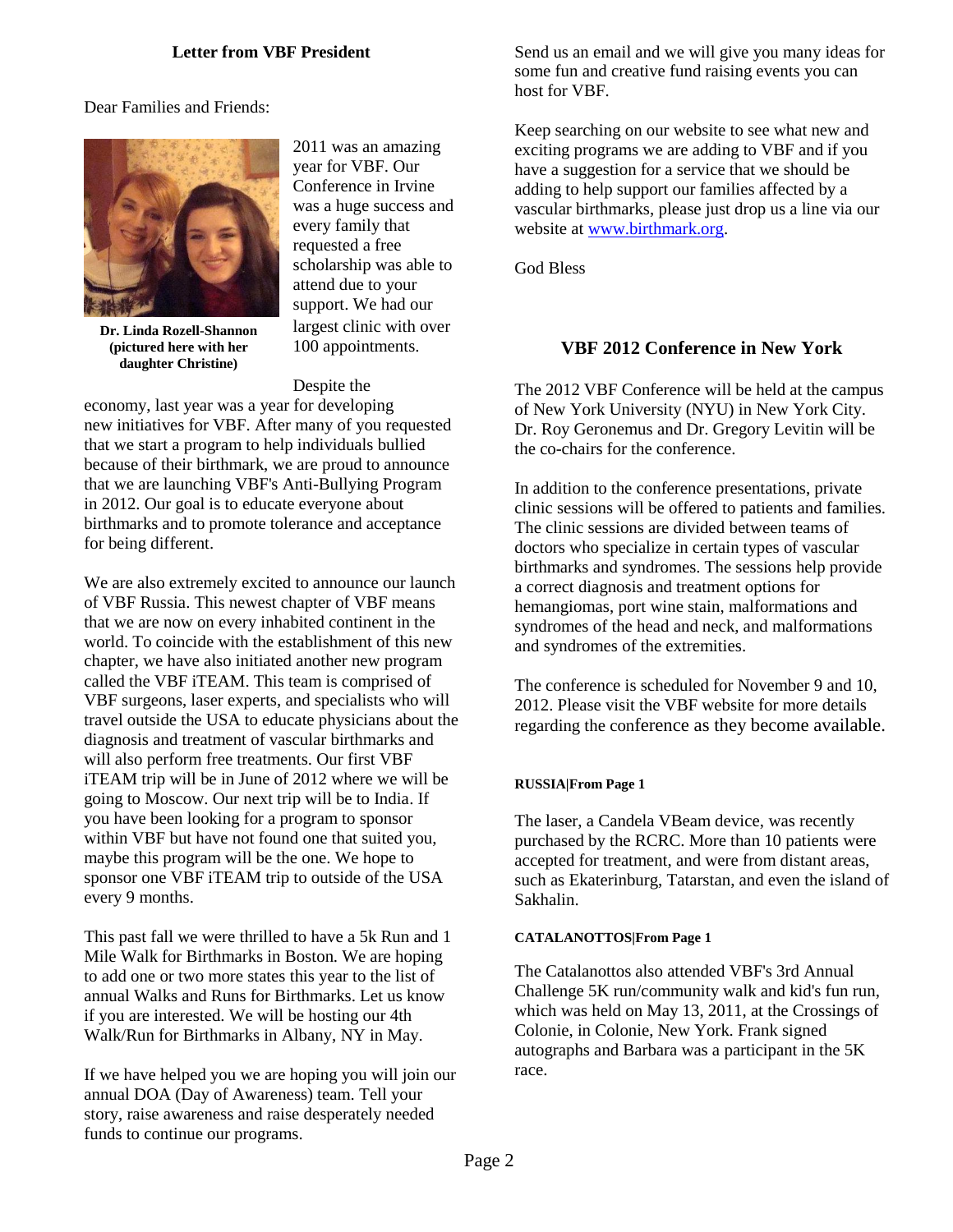## **VBF 8th Annual International Day of Awareness May 15, 2011**

**Visit the VBF Day of Awareness website at: <http://www.birthmark.org/awareness>**

# **2011 VBF Day of Awareness Events**

- JoAnna Laws Scentsy Fundraiser For Vascular Birthmarks
- Jan and Andrew Dreger, in honor of Owen Dreger Campbell's Boat House Restaurant Fundraiser
- Jim Murphy Restaurant Fundraiser
- Kathy Wyrick SWSC Representative newspaper article
- Teresa Barroqueiro Dress-down to Make a Difference Friday
- Beth Enriquez Pampered Chef Party- May  $21^{st}$
- Sarina Patel Car Wash
- Amanda Jenkins Yard/bake sale and Power Point presentation at church
- Lauren Vasquez Bank collection
- Lily Mollencott VBF bracelet sale
- Joanmarie Dimirco Join Me Page in honor of Danielle
- Anna Whipple Join Me Page
- Jeremy and Heather Stone Birthday Party for VBF
- St. Cornelius School Buddy Booby Read-Along
- Randi DeWall Bake Sale
- Kevin Sharyn  $6<sup>th</sup>$  grade class at HAFTR Middle School
- Brian and Natalie Bolinger Angel Kiss Gala
- Dr. Linda Rozell- Shannon and Basia Joyce VBF Annual Challenge 5K run/walk – NY
- Danielle Vlhos Boston 5K run/walk

# *Michael Dylan Politzer June 27, 1993 - February 17, 2012*

Condolences and prayers for the Politzer family on the recent passing of Michael Politzer. Michael was born with Klippel-Trenaunay syndrome. Although he faced many obstacles, he was very active in raising awareness and in supporting those with KT and other vascular birthmarks.

#### **Make Plans to Join the 2012 VBF International Day of Awareness**

YOU CAN MAKE A DIFFERENCE! Help us raise awareness and desperately needed funds. It's simple, easy, and fun! Go to the VBF website and click on the link "Create Your Own JOIN ME Fundraiser Page" for full details on how to create your page and start raising funds for VBF.

We have created a template that will enable you to create your own person fundraising website page in just a few easy steps! Tell your personal story and how VBF has helped you. You can even include photos if you wish. Once your page is completed, email the link for your fundraising page to family, friends and coworkers.

You can create your personal JOIN ME page to coincide with a special fund raising event such as a VBF Day of Awareness garage sale, car wash, dinner, walk/run, or even just a friends and family appeal where you will raise money to Sponsor a Family and send them to our conference for free – just because of your effort !

Contact Basia Joyce with any questions at: [basiajim99@nycap.rr.com.](mailto:basiajim99@nycap.rr.com) Please put "Join Me Page" in the subject line.

# **VBF Texas**

VBF Board members Brain and Natalie Bolinger hosted the  $8<sup>th</sup>$  Annual Angel Kiss Gala to benefit VBF on September 17, 2011, at The Speedway Club at the Texas Motor Speedway in Fort Worth, Texas.

The gala included cocktails, dinner, silent and live auctions, Texas Hold'em Poker, and dancing to the Downtown Fever Band.

The Bolingers are the VBF Representatives for VBF Texas, and serve on the Board of the VBF. Brian is the Vice President of the VBF, and Natalie serves as a VBF Parent Representative. The Bolingers became involved with the VBF following the birth of their daughter Nicole, who later underwent surgery to remove a hemangioma near her eye.

Visit the VBF Texas website at: http://birthmark.org/vbftexas/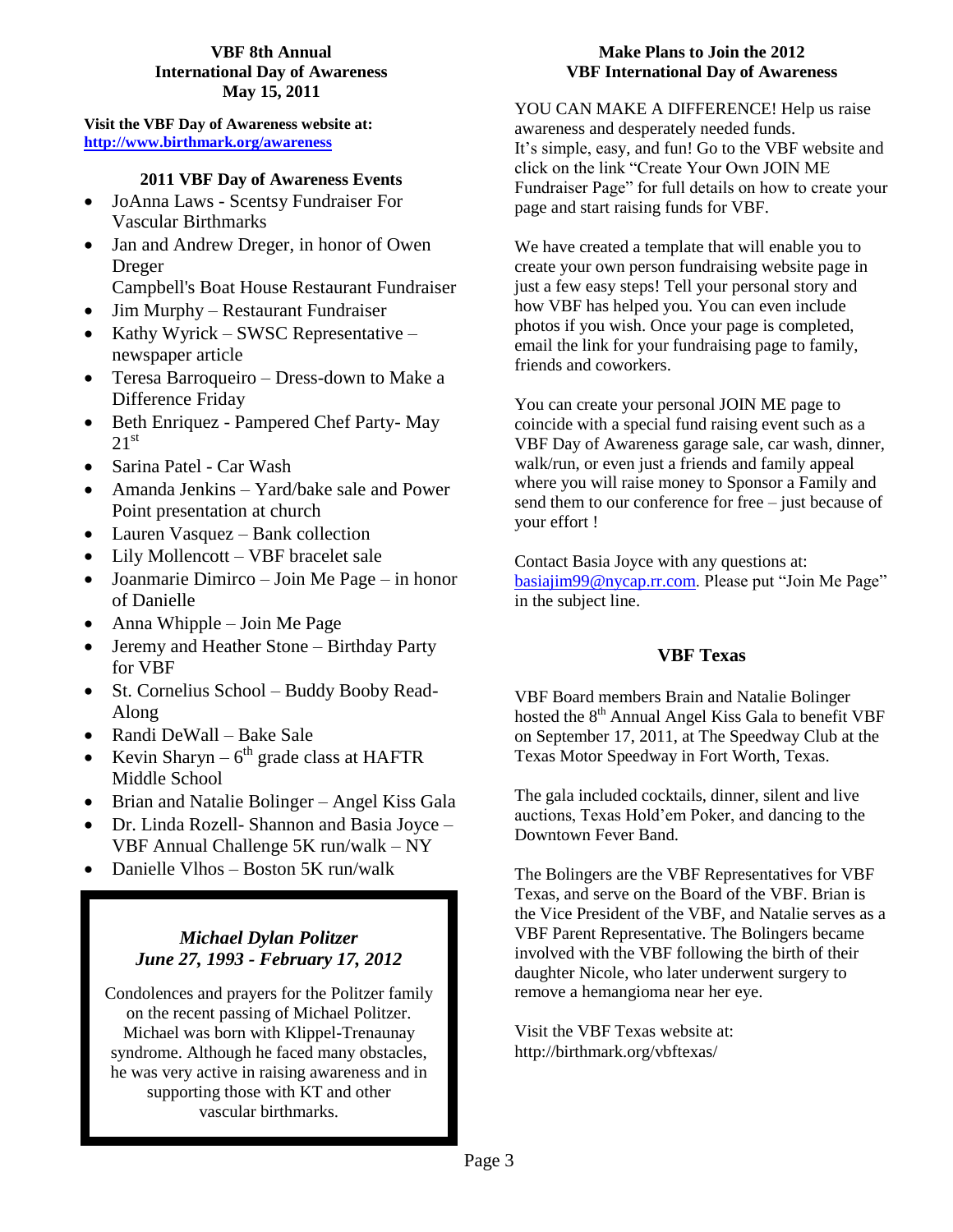# **Bout Babies to Benefit VBF**



**Breanna and son Kyan**

Bout Babies, featuring organic and all natural products for babies, was established by Breanna George. Her son, Kyan, had a hemangioma above his right eye. She found the VBF website while searching for information on her son's condition.

Her desire to provide eco friendly clothing and natural cleansing products for a baby's skin inspired her to start her business. Breanna also wanted to find a way to support and help other families who have children with birthmarks. With every purchase of their exclusive onesies, Bout Babies will donate a part of the proceeds to the Vascular Birthmark Foundation.



The onesies are made from 100% all natural organic cotton, have nickel-free snaps, and nontoxic azo-free dyes. The onesies are shipped in a milk carton package and includes a sample of their all natural goat's milk soap.

Please visit the Bout Babies website for more information on their products and exclusive specials at: **www.boutbabies.com**

## **VBF Anti-Bully Program**

VBF is proud to launch a new educational program that will hopefully reduce incidence of bullying individuals with vascular birthmarks or other physical differences and at the same time raise awareness about vascular birthmarks and other birth defects.

Since VBF was founded in 1994 we have been aware of the suffering of many individuals, especially children, with vascular birthmarks due to taunting and bullying from individuals who we believe are not educated about birthmarks or how to respect individuals who are different.

In the past, VBF has focused its efforts on networking individuals into proper treatment for birthmarks and has been greatly successful. However, with the increase in awareness of bullying, VBF has now

established guidelines to help reduce the bullying of individuals with birthmarks through education about birthmarks and the related syndromes, as well as working to raise awareness about treating these individuals with respect.

# **VBF Live Chat**

VBF has reinstated "Live Chat" for parents and patients. There will be free call-in sessions once a month on a Sunday night where families call in and speak to our Experts regarding questions pertaining to vascular birthmarks.

Due to the cost, we are limited to 50 telephone lines each month. The first 50 registrants will be admitted to the chat session. If you receive an email that we are over quota, we will give you priority for any future LIVE CHAT session.

For complete instructions on how to register, please visit the VBF website and click the link for "Live Chat".

The first 2012 Live Chat session took place on January 8, with Dr. Stuart Nelson and Dr. Gregory Levitin answering questions regarding "PWS and Hemangiomas – When and How to Treat".

The remainder of the 2012 Live Chat Sessions are as follows (NOTE - all sessions are 9:00-10:00pm EST):

- February 12 Dr. Roy Geronemus and Dr. Anne Comi – "SWS – Treatment and Management"
- March 11 Dr. Aaron Fay and Dr. Martin Mihm "Hemangiomas and Malformations of the Orbit"
- April 15 Dr. Stuart Nelson and Dr. Roy Geronemus – "PWS - Laser Treatment"
- May 20 Dr. Anthony Chang "Propranolol Treatment of Hemangiomas – What Parents Should Know"
- June 24 Dr. Robert Rosen and Dr. Kami Delfanian – "KTS - Treatment and Management"
- July 22 Dr. Gregory Levitin "Diagnosing and Treatment of Hemangiomas and Malformations"
- August 19 Leslie Graff "Psychosocial Issues Surrounding Hemangiomas and Malformations"
- September 9 Basia Joyce and Corinne Barinaga – "Insurance Issues for Covering Treatment of Hemangiomas and PWS"
- October 14 Dr. Robert Rosen "Peripheral Vascular Malformation Treatment"
- November 18 Dr. Orhan Konez "Diagnosing and Treatment of Hemangiomas and Malformations"
- December 16 Dr. Steven Fishman "Treating Internal Hemangiomas and Malformations"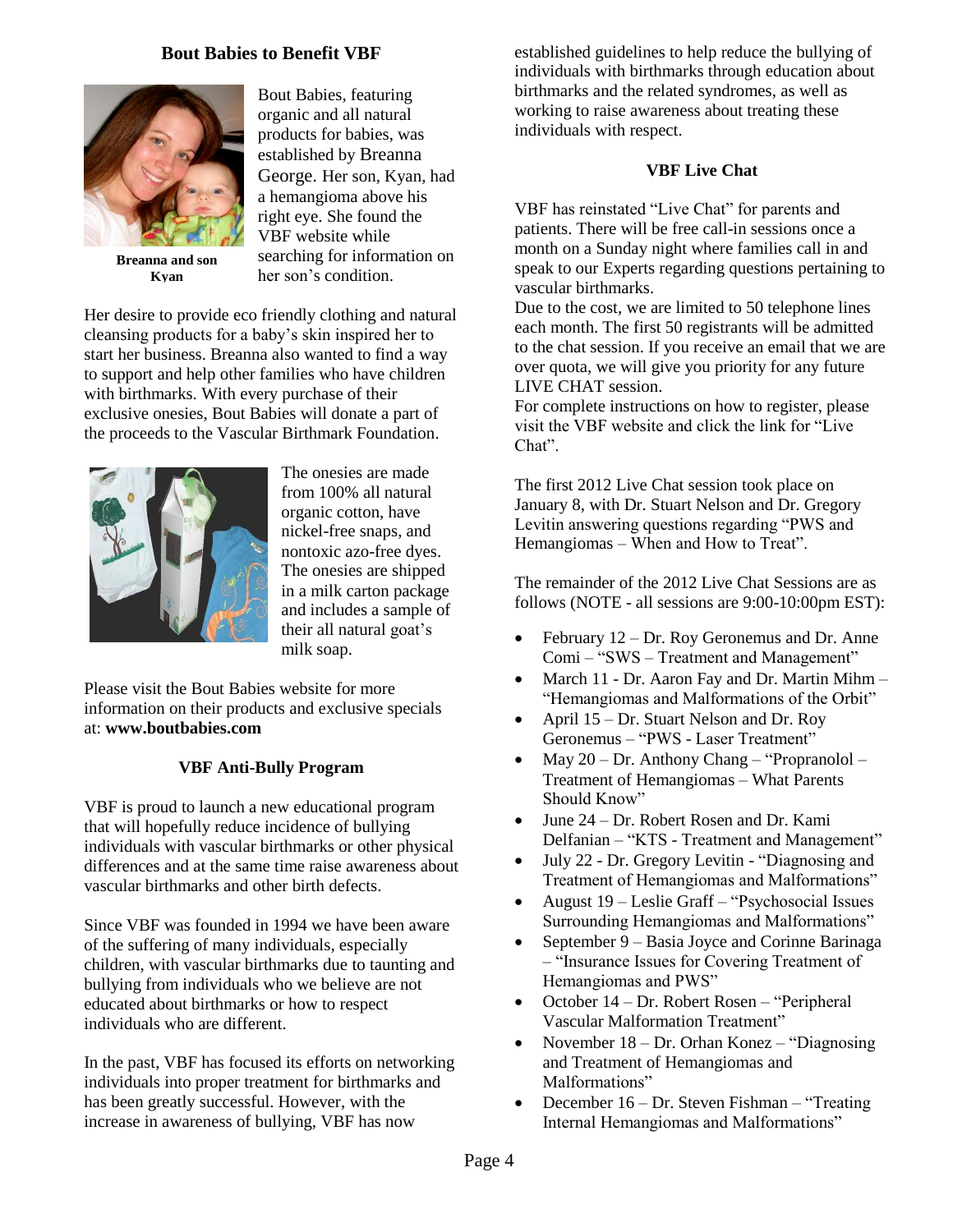# **2011 Port Wine Stain and Vascular Birthmarks Conference**

The VBF and Beckman Laser Institute hosted the 2011 Port Wine Stain and Vascular Birthmarks Conference on November 4 and 5, 2011, in California. Dr. J. Stuart Nelson and Dr. Martin Mihm, Jr. were the conference co-directors. The conference was held at the Island Hotel in Newport Beach, and the patient/family clinic sessions were held at the Beckman Laser Institute in Irvine.

Dr. Anne Comi was awarded the VBF 2011 Physician of the Year Award, for her work with patients with Sturge-Weber syndrome and PWS. Other awards were presented to Nicole Hadley, the VBF Service Award; Lauri Firstenberg, the Patricia Beckman Excellence in Philanthropy Award; and Dr. Wangcun Jin, the Dr. Michael W. Berns Achievement Award.

The 2012 VBF Conference will be held at NYU in New York, NY. Details for registration and lodging for the 2012 conference will be posted soon to the VBF website.

# **VBF Boston 5K Run/Walk**

The first annual VBF Boston Walk/Run took place on September 25, 2011. VBF board member and Parent Representative Danielle Vlahos helped to organize the event, which raised over \$10,000. Danielle became involved with the VBF following the birth of her son Cole, who had a hemangioma.

The "Legacy 5K Road Race" to benefit VBF was held at Legacy Place in Dedham, Massachusetts. The event was presented by Subaru of New England with additional sponsorship by Solid Body Fitness, Whole Foods of Dedham and Legacy Place, and was hosted by Therapeutic Systems & RaceMenu.



**Dr. Linda with the Podvojsky Family at Boston 5K. Twins Mia and Charlotte Podvojsky (front left) were featured on the cover for the 2010 VBF Conference in New York. Mia was born with a facial hemangioma.**

# **VBF Walk Run**

The 3rd Annual VBF Challenge Walk/Run for Birthmarks was held May 13, 2011 at the Crossings of Colonie, in Colonie, New York. Kaylee Rippy was the 2011 Walk/Run Birthmark Champion for the event. Kaylee was born with a facial hemangioma.

Other activities included a bouncy bounce, tumbling tykes, face painting, music, food, and vascular birthmark "Experts" who were on hand to answer questions for free about the diagnosis and treatment of hemangiomas and vascular malformations. There was also a "Kids Fun Run" for the children.

For the second year in a row the event was sponsored by Mirkovic, Lambert & Teal, A Financial Advisory Practice of Ameriprise Financial Services, Inc.



**Buddy Booby makes an appearance at annual 5k run and 1 mile walk - with VBF President's daughter Christine and her friend Naiomi**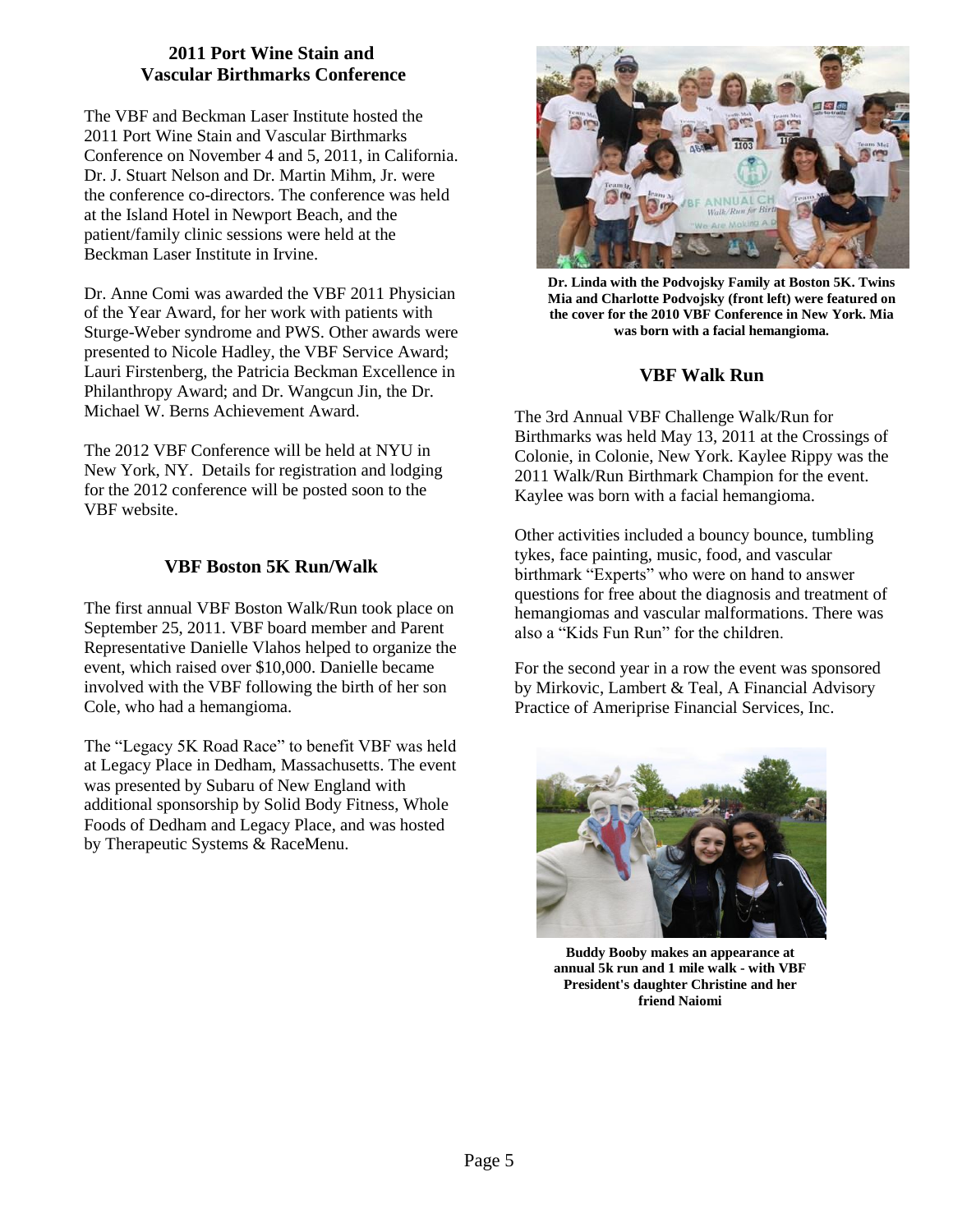# **VASCULAR BIRTHMARKS FOUNDATION, INC STATEMENTS OF FINANCIAL POSITION DECEMBER 31, 2010 AND 2009**

# **ASSETS**

| <b>Current Assets</b>              |           |           |
|------------------------------------|-----------|-----------|
| Cash and cash equivalents          | \$147,270 | \$130,191 |
| Prepaid Expenses                   |           | 250       |
| <b>Total Current Assets</b>        | 147,270   | 130,441   |
| <b>Fixed Assets</b>                |           |           |
| Property, Plant and Equipment, Net | 1,777     | 2,496     |
|                                    | \$149,047 | \$132,937 |
|                                    |           |           |

# **LIABILITIES AND NET ASSETS**

| <b>Current Liabilities</b>          |         |           |
|-------------------------------------|---------|-----------|
| Accounts Payable & Accrued Expenses | \$1,073 | \$16,414  |
| <b>Total Current Liabilities</b>    | 1,073   | 16,414    |
| Net Assets                          |         |           |
| Unrestricted                        | 142,974 | 111,523   |
| <b>Temporarily Restricted</b>       | 5,000   | 5,000     |
|                                     |         |           |
|                                     | 149,047 | \$132,937 |
|                                     |         |           |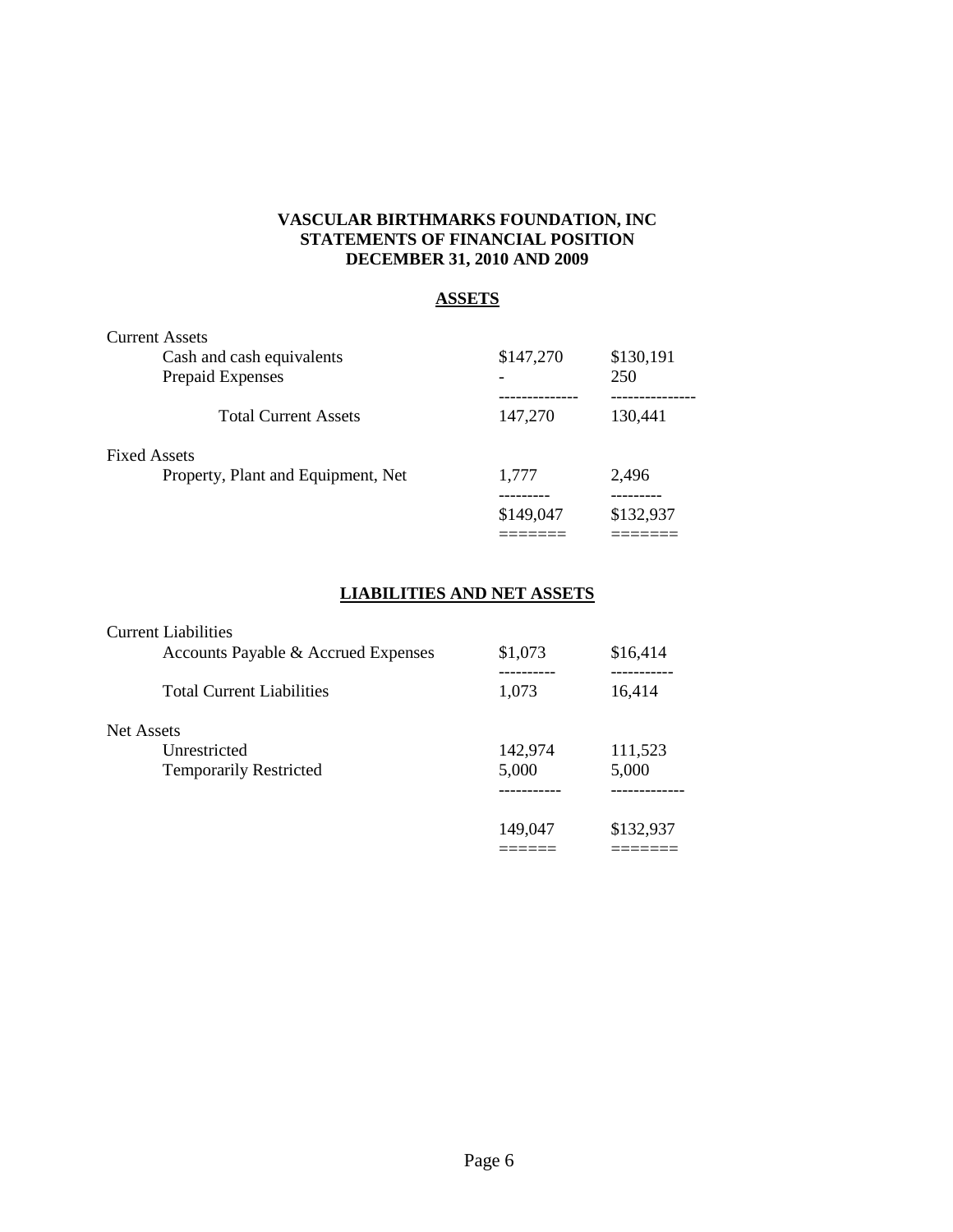|                                                                                                                 | <b>VBF Donor/Fundraiser Registration Form</b>      |                         |  |  |
|-----------------------------------------------------------------------------------------------------------------|----------------------------------------------------|-------------------------|--|--|
| I would like to host the following VBF Fundraiser (Check all that apply and fill in contact information below): |                                                    |                         |  |  |
|                                                                                                                 |                                                    |                         |  |  |
|                                                                                                                 |                                                    |                         |  |  |
| ~DONATION - Make Your Annual Tax Deductible Donation~                                                           |                                                    |                         |  |  |
|                                                                                                                 | <b>DONATION - CREDIT CARD/CHECK/MONEY ORDER</b>    |                         |  |  |
| *Please fill in contact information below                                                                       | Amount of Donation: \$                             |                         |  |  |
| I would like to make the following donation to:                                                                 | Name on Credit Card:                               |                         |  |  |
| Vascular Birthmarks Foundation (VBF US)                                                                         |                                                    |                         |  |  |
| _____VBF International Chapter                                                                                  | Type of Credit card<br>$_{\_\_}$ VISA              | ____MasterCard          |  |  |
| ______Sponsor a Family                                                                                          | ____Discover                                       | <b>American Express</b> |  |  |
| In Memory or Honor of your Loved One: _________                                                                 | Credit Card Number:                                |                         |  |  |
|                                                                                                                 |                                                    |                         |  |  |
|                                                                                                                 |                                                    |                         |  |  |
| <b>Return this form to:</b>                                                                                     | Check or Money Order: payable to VBF (memo branch) |                         |  |  |
| VBF/Fund, P.O. Box 106, Latham, NY 12110                                                                        | Mail to: VBF, P.O. Box 106, Latham, NY 12110       |                         |  |  |
|                                                                                                                 |                                                    |                         |  |  |
| <i><b>*Contact Information</b></i>                                                                              |                                                    |                         |  |  |
| Fill out form where applicable:                                                                                 |                                                    |                         |  |  |
|                                                                                                                 |                                                    |                         |  |  |
|                                                                                                                 |                                                    |                         |  |  |
|                                                                                                                 |                                                    |                         |  |  |
| Principal:                                                                                                      |                                                    |                         |  |  |
| Email:                                                                                                          |                                                    |                         |  |  |
|                                                                                                                 |                                                    |                         |  |  |
| Number of Students or classes participating: _________                                                          |                                                    |                         |  |  |
| SHOP VBF - for VBF merchandise and Day of Awareness fundraiser aids                                             |                                                    |                         |  |  |
| Shop our website: https://birthmark.org/secure/                                                                 |                                                    |                         |  |  |
|                                                                                                                 |                                                    |                         |  |  |
|                                                                                                                 |                                                    |                         |  |  |
| VBF is a fully approved not-for-profit. Federal Tax ID 16-1515227                                               |                                                    |                         |  |  |
|                                                                                                                 |                                                    |                         |  |  |
|                                                                                                                 |                                                    |                         |  |  |
|                                                                                                                 |                                                    |                         |  |  |
|                                                                                                                 |                                                    |                         |  |  |
|                                                                                                                 |                                                    |                         |  |  |